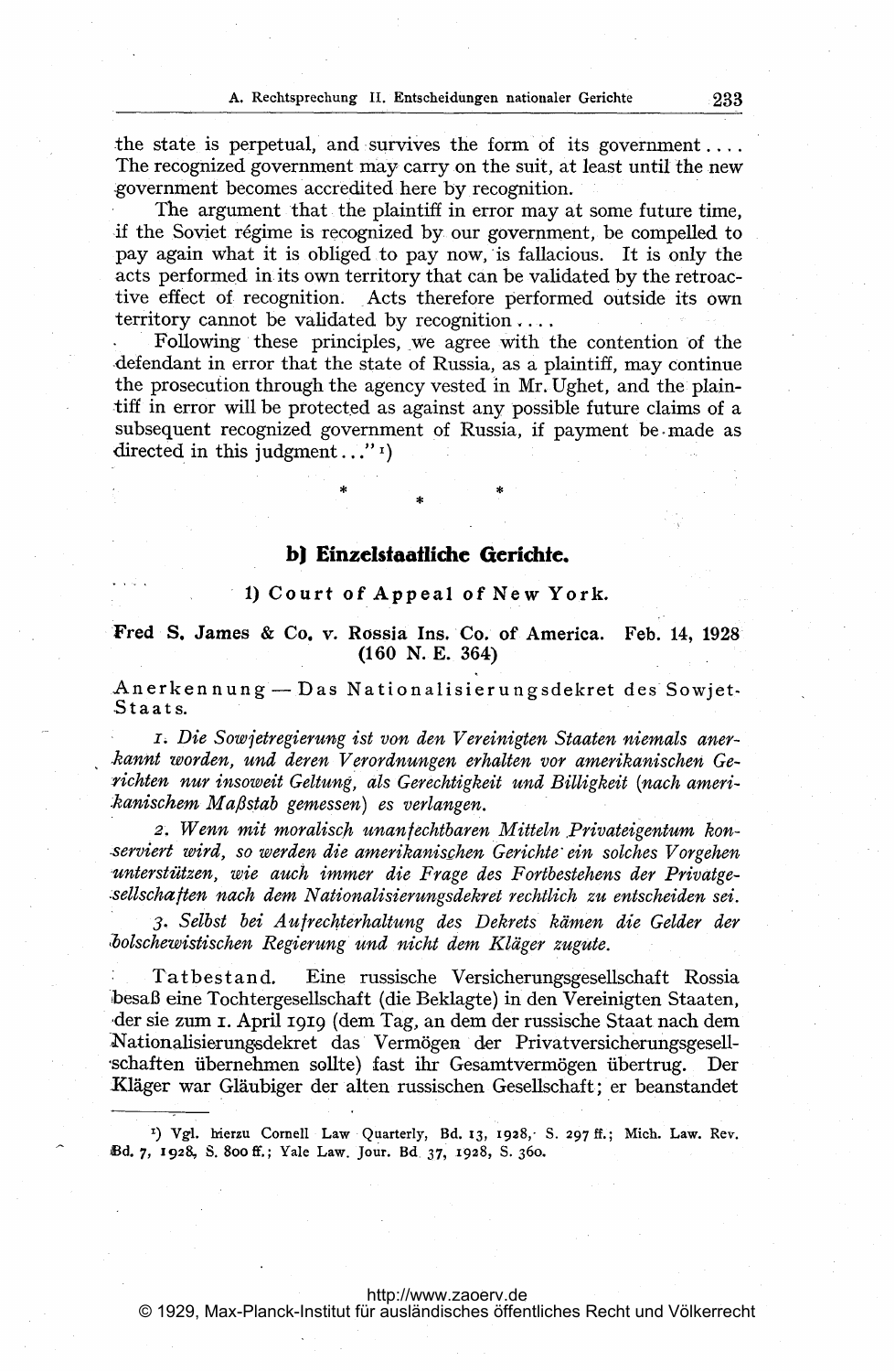,die. Übertragung und klagt auf Befriedigung seiner Forderung aus den von der Gesellschaft übernommenen Geldern..

Das Gericht weist die Klage ab, u. a. aus folgenden Gründen: "If the decrees of the Soviet Republic were for all purposes accorded full credit by our government, if they were recognized in the largest measure as emanating from duly constituted authorities of a sovereign state, the Russian corporation on April I, 1919, might be regarded as dead, its assets confiscated by the republic, its liabilities obliterated, and its directors mere fugitives and refugees shorn of all power even to conserve its property amid the chaos of revolution. We have never recognized that government. Its decrees are treated as a nullity except in so far as there is need to recognize them for the purpose of promoting justice and equity as we regard justice and equity...

Frank admission may be made that, on the record before us and on the basis of strict interpretation of law, Sturhahn's authority to act for the Rossia of Petrograd, to the 'extent of assigning all its assets and liabilities to, the new corporation and of holding as trustee for the old company the shares of stock of the new might be deemed to be lacking if it were not supplied by an emergency so great as to invest him by force of its existence with extraordinary powers.... The decree of the Soviet Republic assumed to confiscate all 'available property' of the Rossia. If. we were to recognize and enforce that destructive proclamation, the Bolshevik government rather than this plaintiff would be the gainer. When old institutions have fallen and none which we will recognize have succeeded, how shall we deal with foreign owners of property within our jurisdiction? We cast aside rigid rules made to control other conditions. We insist upon .conduct, but when the morality of the proceeding' satisfies us as a court of equity, we will not obstruct the conservation of property accumulated and segregated by command of our own statute for the protection and security of business transacted by aliens 'in this country and not elsewhere'. We view with some degree of indulgence the honest, though possibly irregular, efforts of a resident agent of foreign property and of statutory trustees controlling that property when they are far removed from the owner, when mails and cables are interrupted, when old governments and old laws are overthrown, and no new government and no new law acceptable to our institutions have been established. Our attitude is fully expressed when we say'.

'The problem before- us is, governed, not by any technical rules, but by the largest considerations of public policy and justice.' James & Co. v. Second Russian Ins. Co., 239 N.Y. 248, 256, 146 N. E. 369, 370 (37 A. L. R. 720).

The Rossia of Petrograd may under the Soviet decree, have ceased on April 1, 1919, to exist in Russia. Even here, its corporate life may have expired. It was half dead and half alive. We make no effort to define the authority of its directors as such. We do

<http://www.zaoerv.de>

© 1929, Max-Planck-Institut für ausländisches öffentliches Recht und Völkerrecht